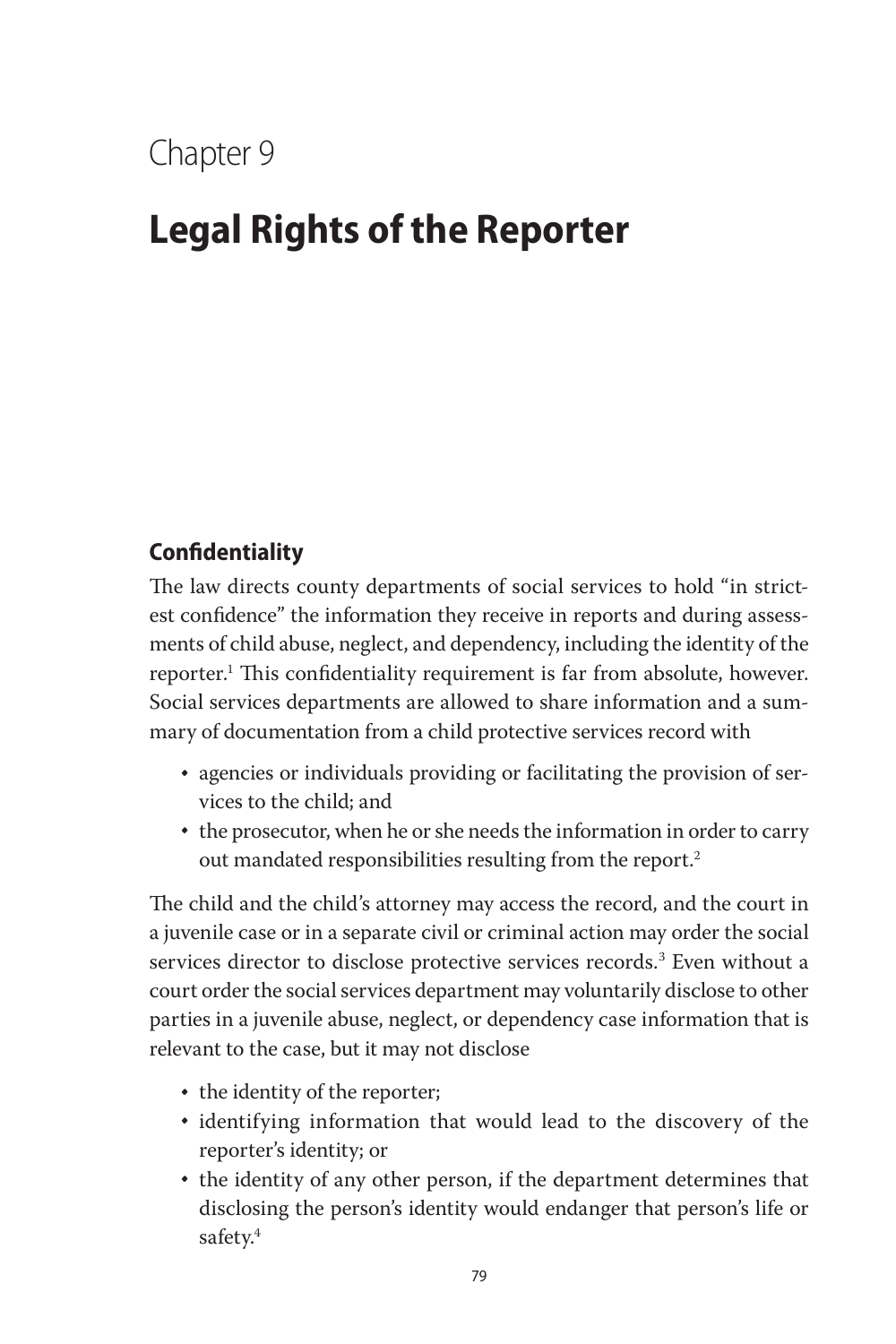A reporter's identity might not be protected if he or she has information that has to be presented in court. The reporter could be called as a witness, although ordinarily the reporter would not have to reveal the fact that he or she was the person who made the report. The department of social services also may reveal the reporter's identity to a law enforcement agency that needs it in carrying out law enforcement's duties in relation to a report.5 More generally, a social services department may disclose the reporter's identity to any federal, state, or local government entity that shows it needs to know the reporter's name in order to carry out its mandated responsibilities.<sup>6</sup>

In one situation the law specifically authorizes a judge to require a county social services director to reveal in court the identity of the person who made a report. If someone obstructs or interferes with a department's assessment after a report of suspected abuse, neglect, or dependency, the department may apply to the court for an order directing that person to stop obstructing or interfering with the assessment. At a hearing to determine whether the judge should issue that order, the judge may require the director of social services (or the director's representative) to identify the person who made the report.<sup>7</sup>

The circumstances that give the reporter cause to suspect abuse, neglect, or dependency may make it quite obvious to parents or others where a report originated. For that reason, some people choose to tell the parents (or guardian, custodian, or caretaker) that they are making a report, why they are making it, and something about what the parents can expect to happen as a result of the report. In some situations the person making the report can help the parent understand that the purpose of the report and any ensuing assessment by social services is to protect or assist the child. (There is no guarantee, however, that a criminal investigation will not occur.) Some parents may be less likely to confront, accuse, or harbor anger toward the reporter and may be more cooperative in an assessment if the reporter explains his or her actions and the reasons for them.

Obviously, the reporter should not tell the parent about the report if there is a possibility that doing so would lead to the parent's harming the child or someone else or would impede the social services department's assessment.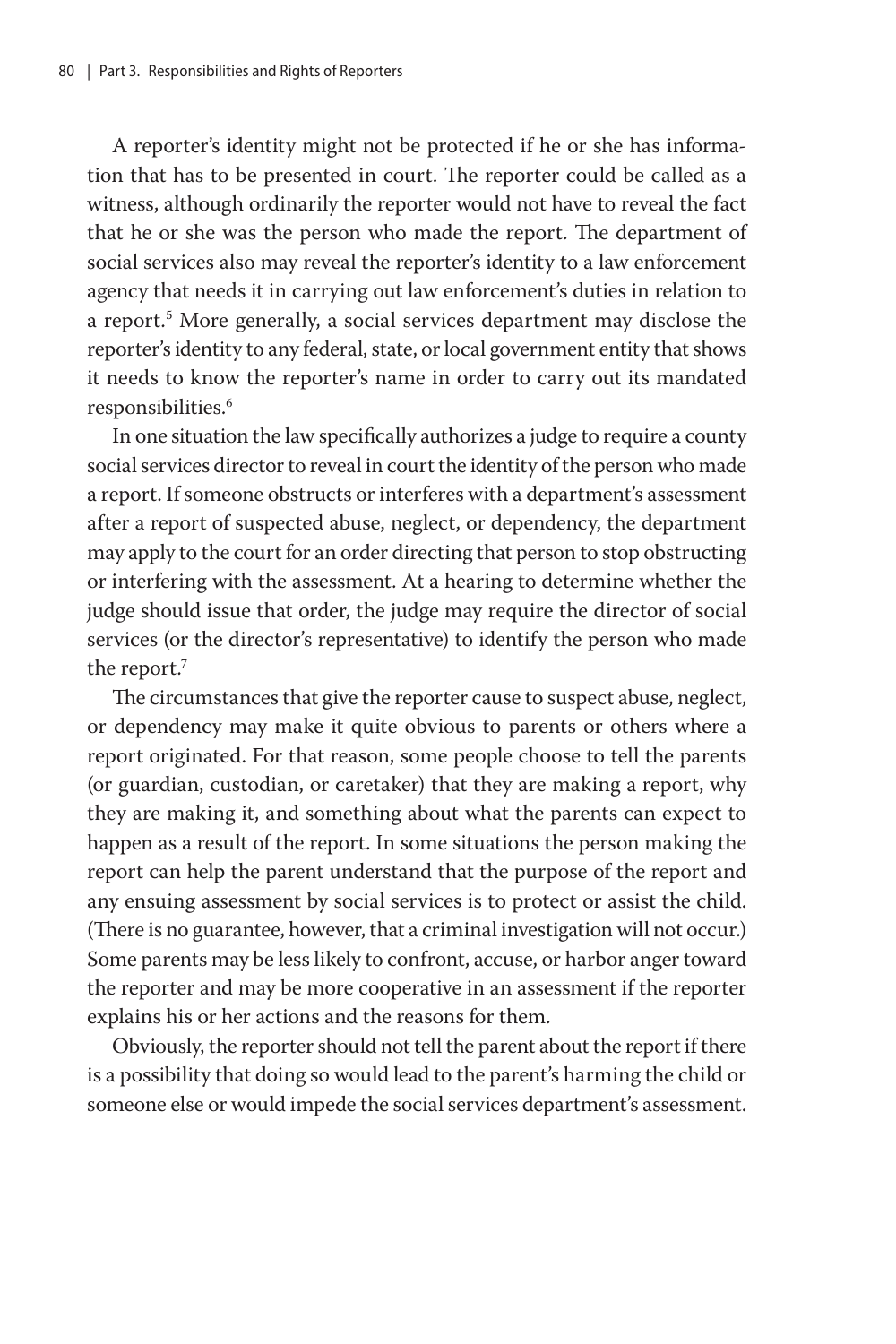#### **Immunity for Reporting, Cooperating, or Testifying**

Many reports of suspected abuse, neglect, and dependency that social services departments receive prove to be either unfounded or impossible to substantiate. In state fiscal year 2010–2011, for example, departments of social services in North Carolina received 70,631 reports, involving 129,510 children.<sup>8</sup> Slightly fewer than half (34,767) of the reports resulted in findings of abuse, neglect, dependency, or a need for services.9 A person who has cause to suspect that a child is abused, neglected, or dependent but has no proof may fear that he or she could be sued for making a report if a social services assessment finds no cause for concern. The law requires a person in that situation to make a report and does not require the person to produce evidence or proof of any kind. The law does not allow the person to delay reporting because he or she is not certain that the child is abused, neglected, or dependent.

The law encourages prompt reporting and acknowledges people's concerns about liability by providing immunity from legal liability for people who report in good faith. It also provides immunity to people who cooperate in a social services department's assessment (by sharing information, for example) or who testify in court actions that result from a report.<sup>10</sup>

Anyone who makes a report pursuant to [the reporting law], cooperates with the county department of social services in a protective services assessment, testifies in any judicial proceeding resulting from a protective services report or assessment, or otherwise participates in the program authorized by [the law that provides for reports, assessments, and the provision of protective services], is immune from any civil or criminal liability that might otherwise be incurred or imposed for that action provided that the person was acting in good faith. In any proceeding involving liability, good faith is presumed.<sup>11</sup>

This provision was applied in a case in which a school principal reported to the department of social services his suspicion that a substitute teacher had abused students. The social services department reported the information to law enforcement officials, who conducted an investigation and charged the teacher with five counts of assault. After the teacher was found not guilty of all the charges in criminal court, he sued the city school system for malicious prosecution, defamation, intentional infliction of emotional distress, and negligence. Relying on the immunity provision and the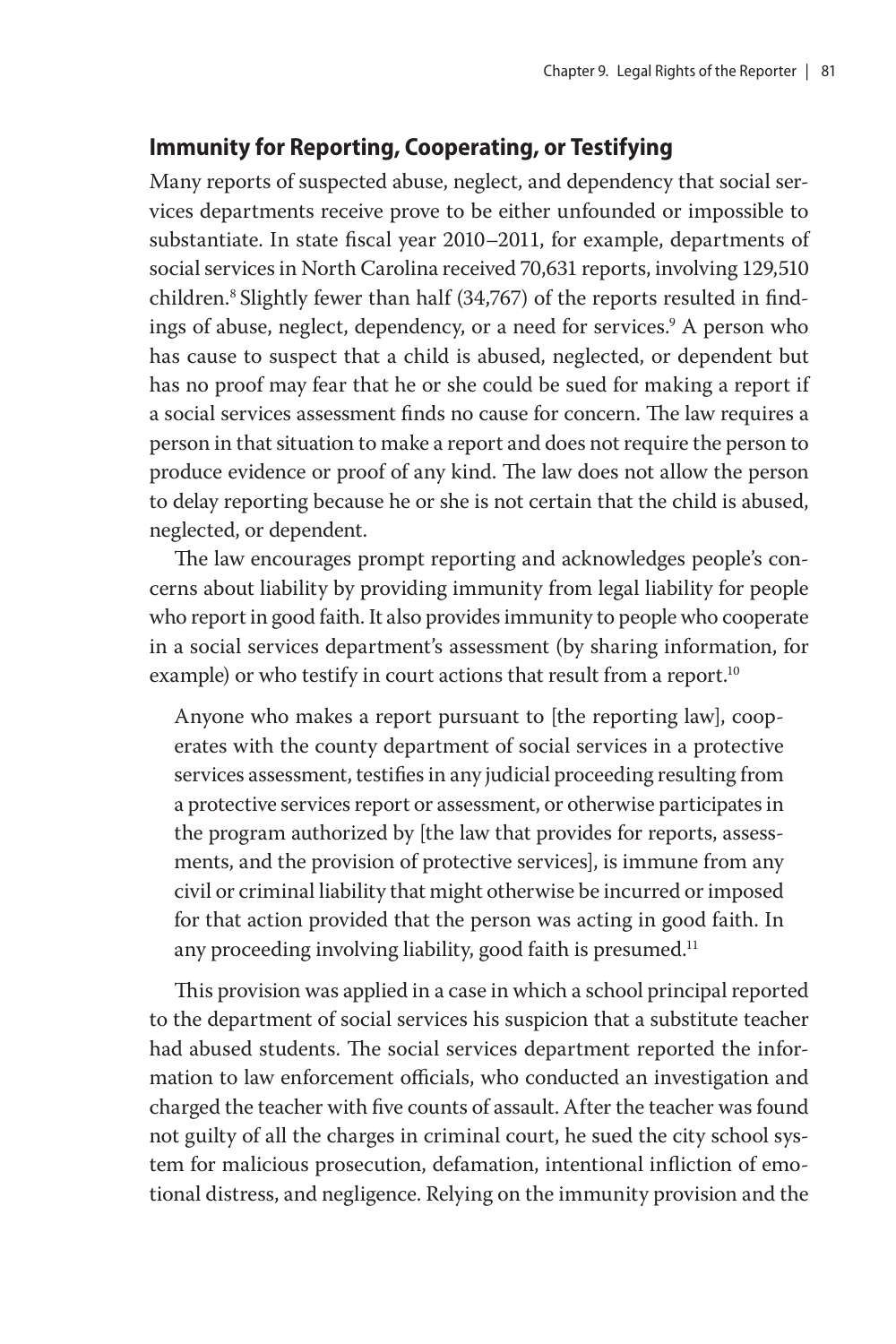statutory presumption of good faith, the trial court dismissed the teacher's case before it even went to trial. The court of appeals affirmed the trial court's decision.12 To prevail in that situation a teacher would have to allege and prove that the report was made with actual malice.

In the case just described, the principal had reported not only to the department of social services, but also to the assistant superintendent for personnel. The trial court and the court of appeals applied the immunity provision and presumption of good faith to that report as well. The appellate court said:

[A] report made in good faith by the principal of the school to his or her superior who is responsible for school personnel would clearly fall within the scope of the immunity contemplated by the statute. To say that the principal was protected in reporting the incident to the Department of Social Services but not in reporting to the Assistant Superintendent would be both contrary to the spirit of the statute and also impractical.<sup>13</sup>

The law cannot prevent an irate parent or others from suing people who report suspected child abuse or neglect or who testify in court or cooperate in protective services assessments. The Juvenile Code's immunity provisions, however, make it much less likely that suits will be filed or that a suit, once filed, will succeed. In order to establish liability, the person who sues would have to prove, among other things, that whoever made the report, testified, or cooperated in an assessment did so "in bad faith"— that is, without any justification other than malice.<sup>14</sup>

The North Carolina Supreme Court has stated that the legislative intent of the immunity provision is to encourage people to "be vigilant in assuring the safety and welfare of the [state's] children"—a policy that "compels a significant evidentiary burden for those who challenge the presumption that people who report  $\dots$  abuse or neglect do so in good faith."<sup>15</sup>

#### **Notification and Review**

The law and state administrative rules require a county department of social services to give a person who reports suspected abuse, neglect, or dependency certain information about the department's response to the report.<sup>16</sup>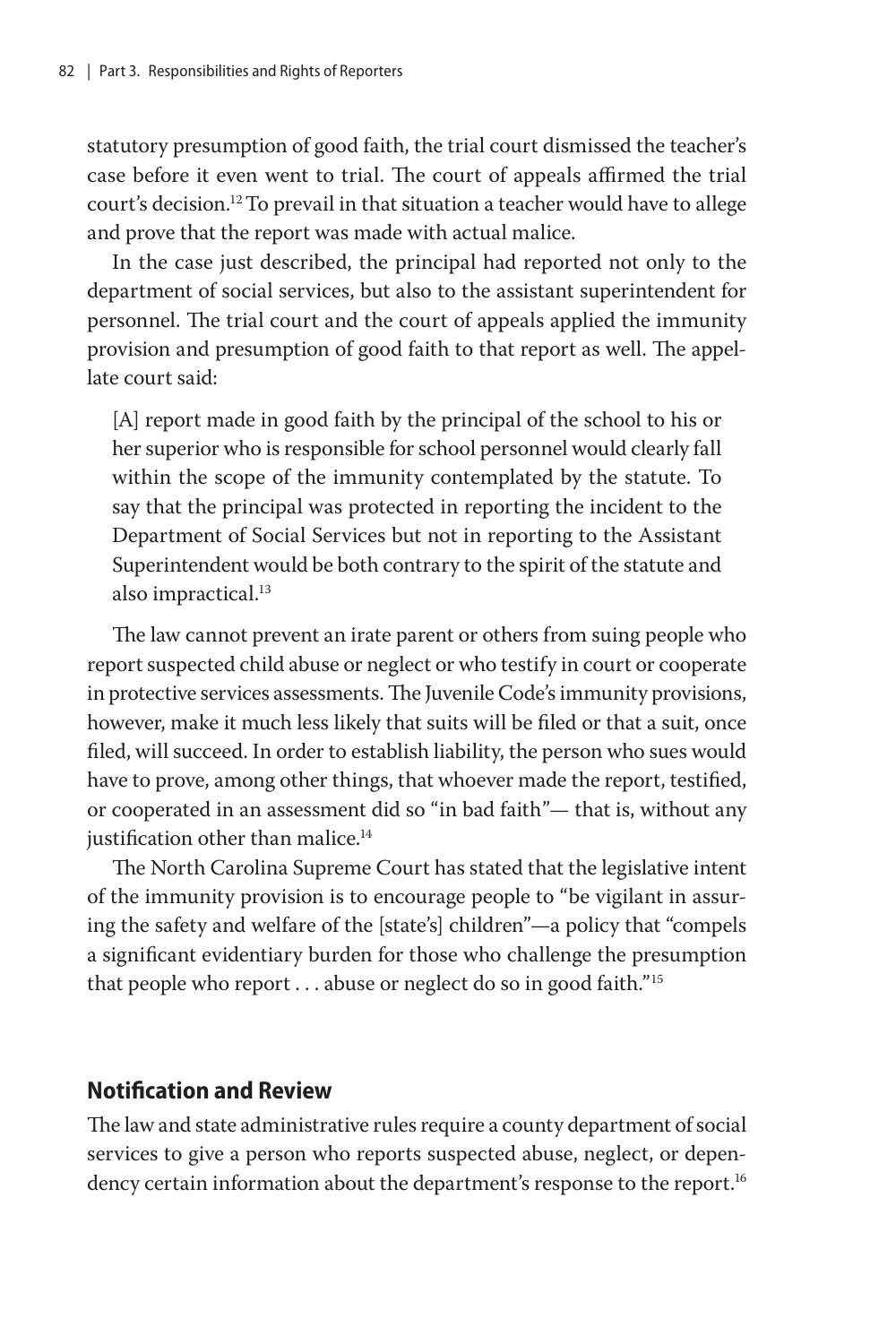Within five days after receiving a report, the department must give the person who made the report written notice of

- 1. whether the department accepts the report and is conducting an assessment or plans to initiate an assessment<sup>17</sup> and
- 2. whether the department has referred the report to a state or local law enforcement agency.

Every person who makes a report is entitled to this notice unless he or she reports anonymously or specifically requests not to receive it.

If the department does not accept a report for assessment, the notice described above also must inform the person who made the report of

- the basis for the decision not to accept the report,
- the person's right to request a departmental review of the decision,
- the procedures for requesting a review of the decision,
- the identity of the persons who would review the decision, and
- the manner in which a review would be conducted.<sup>18</sup>

If the department does accept the report for assessment, the department must give the person who made the report a second written notice within five days after completing the assessment. This notice must tell the reporter

- whether the department found abuse, neglect, or dependency;
- what (if any) action the department is taking to protect the child;
- whether the department has filed a petition to begin a juvenile court action; and
- how to request a review by the local prosecutor of a decision by the department not to file a petition.<sup>19</sup>

This notice is required for every report the department accepts for assessment, unless the person who made the report did so anonymously or specifically requested not to receive it.<sup>20</sup>

The screening of reports is discussed in Chapter 11. Rights of review are described in more detail in Chapter 12.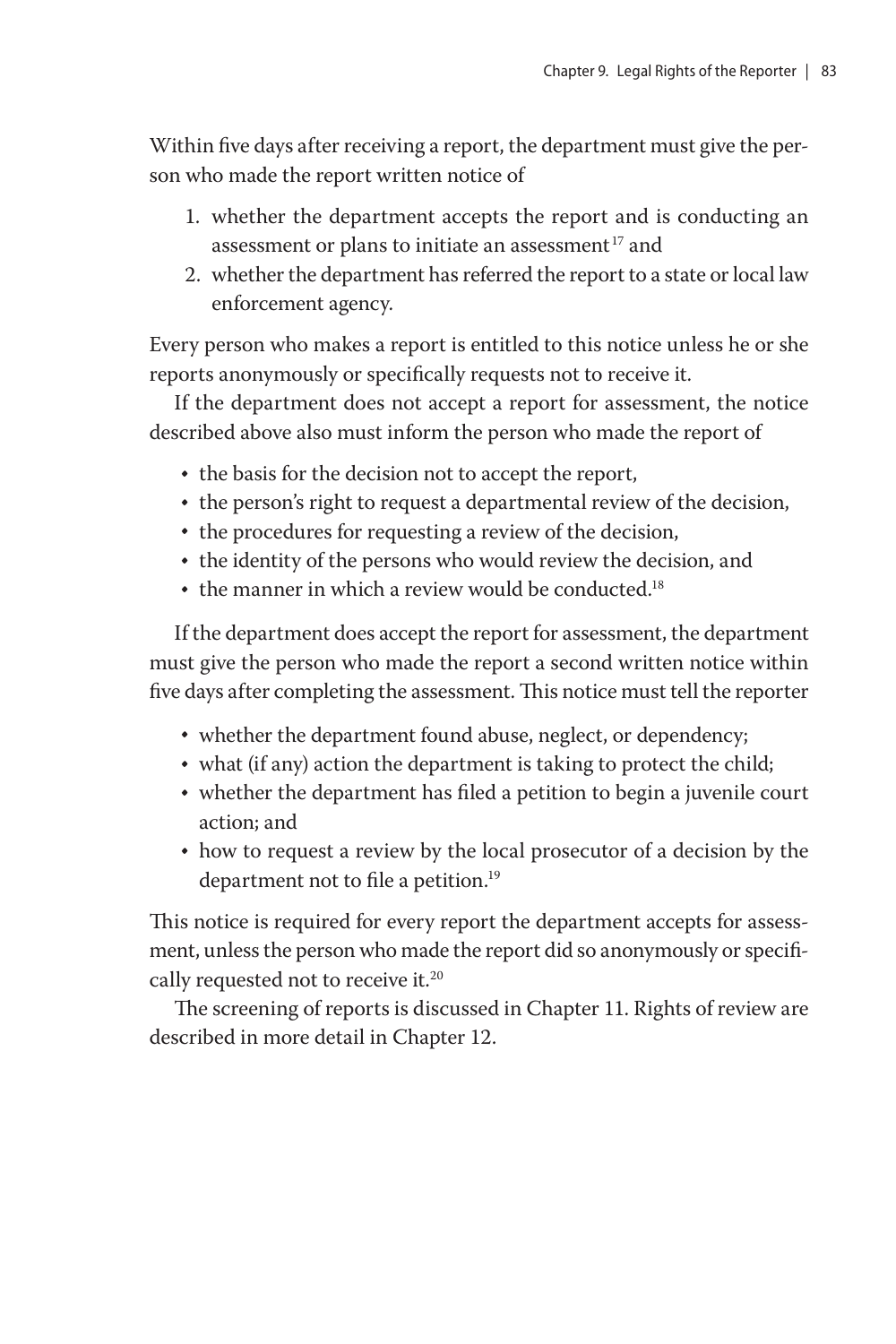#### **Notes**

1. North Carolina General Statutes (hereinafter G.S.) § 7B-302(a1). The North Carolina General Statutes can be viewed online at www.ncga.state.nc.us/gascripts/ Statutes/StatutesTOC.pl. The law does not specify any remedy for a reporter whose identity is disclosed improperly or any penalty for making an improper disclosure.

2. N.C. Admin. Code (hereinafter N.C.A.C.) tit. 10A, subch. 70A, § .0113 (Sept. 1991).

3. *See* G.S. 7B-302(a1); N.C.A.C. tit. 10A, subch. 70A, § .0113(a) (Sept. 1991).

4. G.S. 7B-700(a).

5. N.C.A.C. tit. 10A, subch. 70A, § .0105(c) (Apr. 2003). This rule specifically authorizes social services to share with law enforcement the name, address, and telephone number of the person making the report when that information is necessary in order for law enforcement to perform its duties related to the report.

6. G.S. 7B-302(a1)(1a).

7. G.S. 7B-303(e). These are not the exclusive means by which a reporter's identity might be revealed. For example, the Health Insurance Portability and Accountability Act of 1996, 42 U.S.C. §§ 1320d–1320d-9 (2010) (HIPAA), allows patients and their representatives to obtain an "accounting of disclosures." (*See* 45 C.F.R. § 164.528.) Because a parent ordinarily is a minor patient's representative, this means that a health care provider who reports suspected abuse, neglect, or dependency must maintain a record of the report and provide it to the parent upon request. However, the provider may choose not to treat the parent as the child's representative if the provider reasonably believes that the parent has abused or neglected the child or that treating the parent as the child's personal representative could endanger the child. (*See* 45 C.F.R.  $$164.502(g)(5)$ .)

8. These and other child welfare statistics for North Carolina are from D. F. Duncan, H. C. Kum, K. A. Flair, C. J. Stewart, J. Vaughn, R. Bauer, and A. You, *Management Assistance for Child Welfare, Work First, and Food & Nutrition Services in North Carolina* (hereinafter *Management Assistance*) (Chapel Hill, N.C.: UNC Jordan Institute for Families), http://ssw.unc.edu/ma/.

9. *Management Assistance*, cited in full in note 8.

10. G.S. 7B-309.

11. *Id.*

12. Davis v. Durham City Schs., 91 N.C. App. 520, 372 S.E.2d 318 (1988).

13. *Id*. at 523, 372 S.E.2d at 320. The parties did not raise, and the court did not discuss, the issues of whether a substitute teacher was a caretaker and whether a report to social services had even been required. When this case arose, the Juvenile Code definition of "caretaker" did not specify, as it does now [*see* G.S. 7B-101(3)], that it refers only to individuals providing care "in a residential setting," and there was some uncertainty as to whether incidents involving school personnel should be reported to social services.

14. For a case in which the court found that a report to social services was made with malice, see *Kroh v. Kroh*, 152 N.C. App. 347, 567 S.E.2d 760 (2002), *review denied*, 356 N.C. 673, 577 S.E.2d 120 (2003), which held that a wife's statements to a social